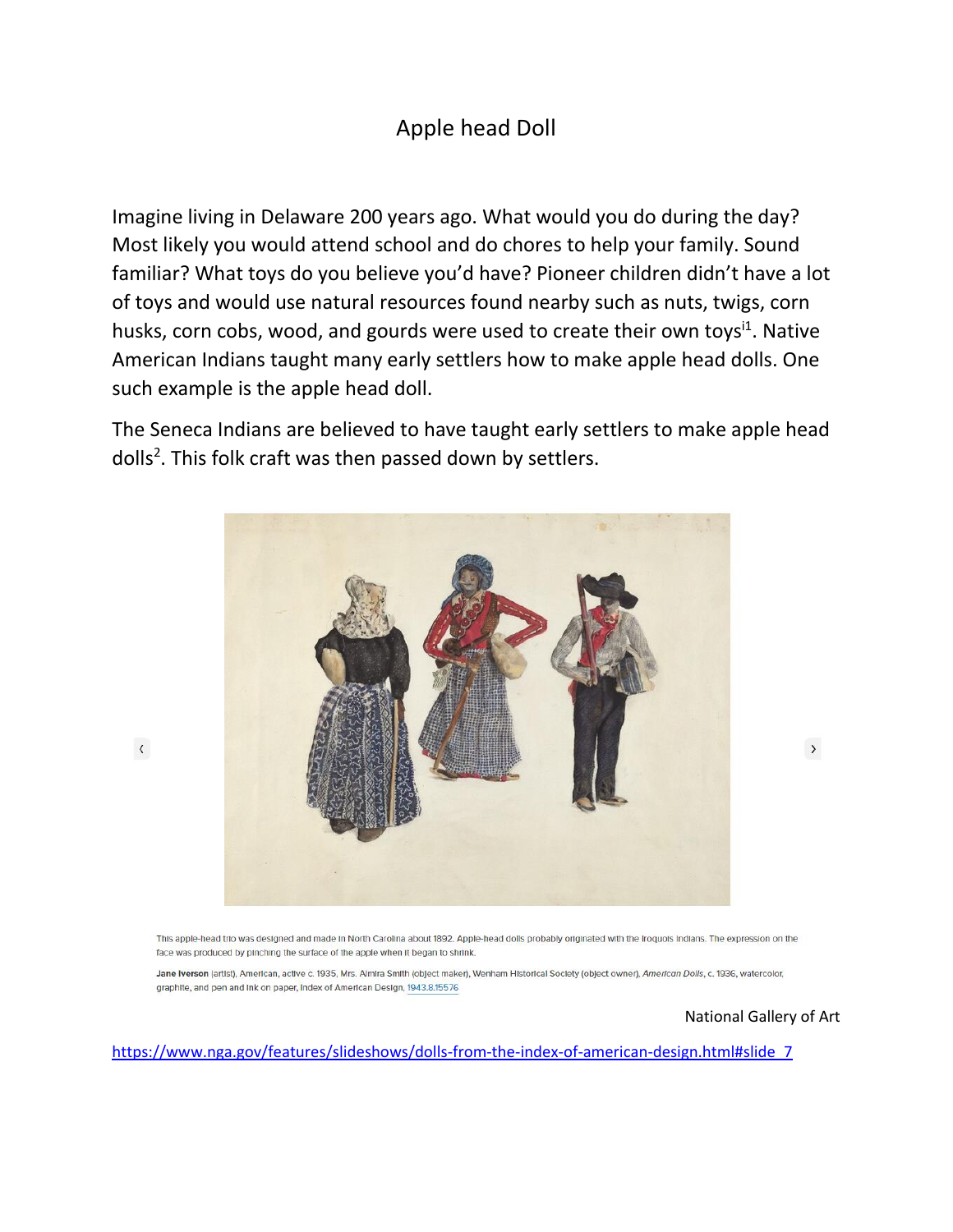

To make an apple head doll, choose an apple. Any kind of apple will

do. Ask an adult to pare the apple peel. It might be helpful to draw some lines on the apple to identify where you will cut out the eyes, nose and mouth.



With a plastic spoon, carve out spaces for the eyes. Carve the base of the nose by



cutting a line straight across where the bottom of the nose would be. Make another line for the mouth. Set the apple in

lemon juice for 30 minutes. For the next two weeks the apple will wither and create interesting facial features.



Cut a wire that is about 24 inches long to form the body. Start at one end, measure 12 inches, bend and take wire back up to the top. This forms the body and one leg. Stick one end into the base of the apple to form the neck. Cut another wire that is about 16 inches long. Wrap the wire around the body so that half becomes the left arm and half becomes the right arm. Add another wire about halfway down the length of the body to form the second leg.

Make clothing for the doll. Cut a whole in the toe of a sock and slide it over the apple head. Decorate the sock with buttons, markers, ribbon, etc.

Have fun!

Directions for an apple head doll are found here. <https://thelibrary.org/lochist/periodicals/bittersweet/wi74f.htm>

Doll face as it ages: <https://dustyoldthing.com/apple-head-dolls-diy/>

Make the doll and clothes <https://www.wikihow.com/Create-an-Apple-Doll>

Downes, J. and R. "*Make Applehead Dolls: Making applehead dolls is an old down-home craft that's fun and potentially profitable too".* (Mother Earth News, July/August, 1980). <https://www.motherearthnews.com/diy/applehead-dolls-zmaz80jazraw>